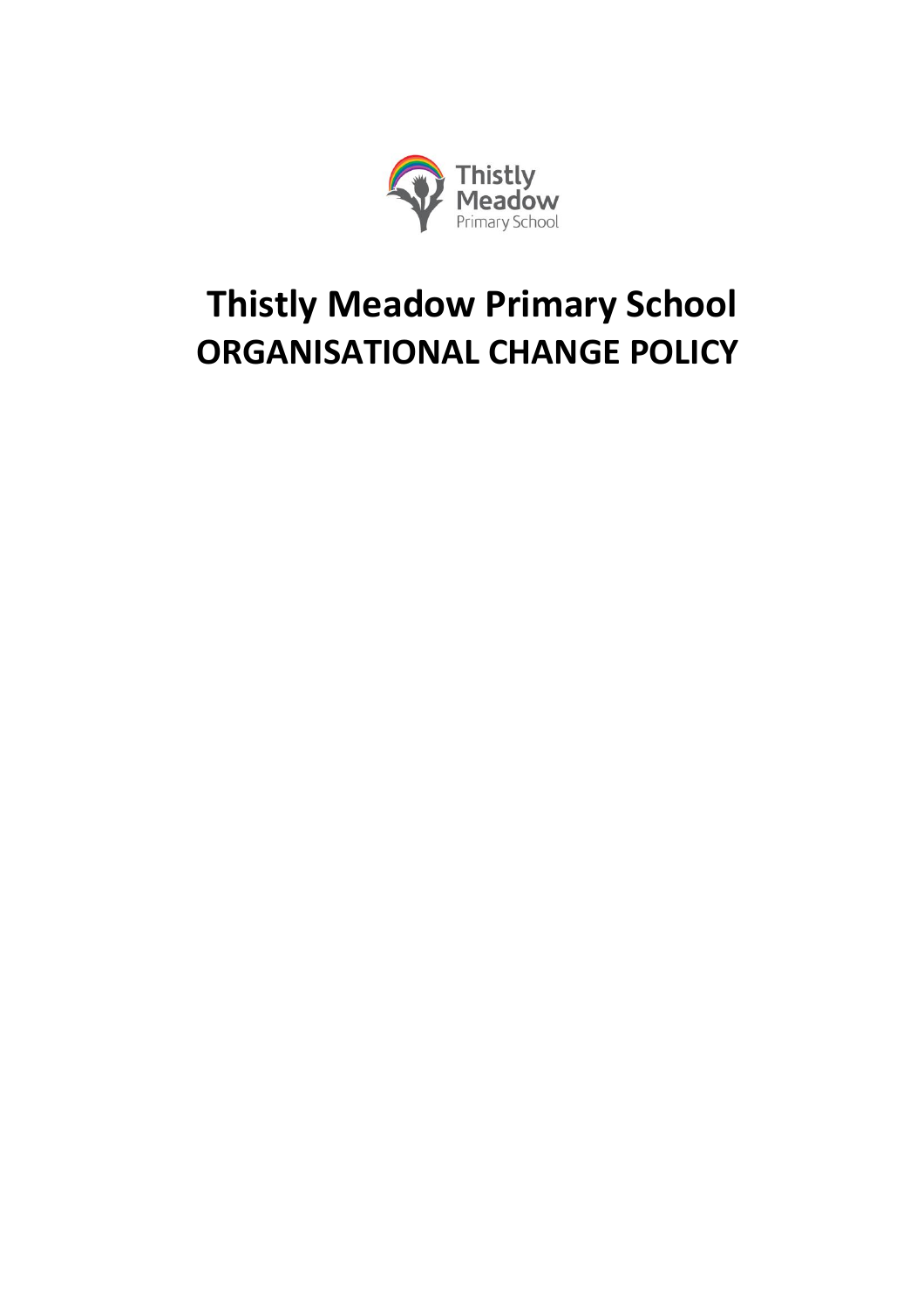

# **Organisational** Change Policy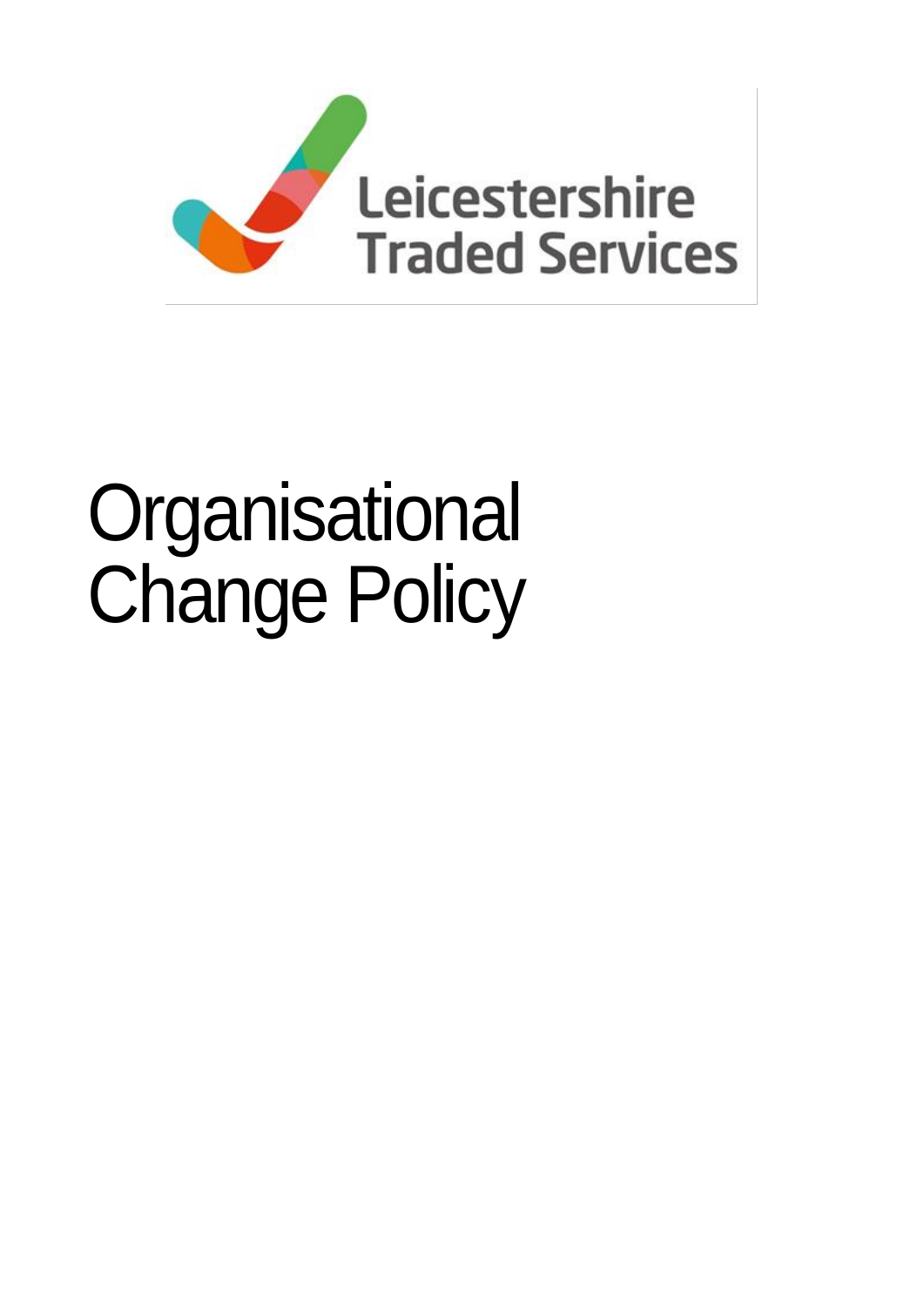**This policy applies to all staff including the Head Teacher/Principal.**

**For Maintained Schools: the Local Authority (LA) has the right to be represented at the hearing, and this will usually be a member of the LTS HR team in an advisory capacity. The panel must consider any advice offered by the Local Authority when making their decision.** 

**The school must notify both the employee and the LA of their decision. The LA will then write to the employee to dismiss them within 14 days of the notification.**

**This policy does not form part of employees' terms and conditions of employment and may be subject to change at the discretion of the Governing Body.** 

**For the purposes of this policy the Head Teacher/Principal will be referred to as 'Head Teacher' and school/academy will be referred to as 'school'.**

# **1. Purpose**

- 1.1 The purpose of this policy is to set out the approach to managing restructuring and redundancy procedures within the school. This policy establishes a fair, transparent and effective process for dealing with such situations.
- 1.2 The school's overall objective is to avoid redundancies wherever possible, however, the needs of the school may from time to time require:
	- a reduction in the overall number of staff employed,
	- role or responsibility changes, or
	- cessation of work/reduction in the need to carry out work of a particular kind.
- 1.3 Where this is necessary, the school will ensure that:
	- the total number of compulsory redundancies made is kept to a minimum,
	- employees and their representatives are fully consulted on any proposals and their implementation. Consultation with employees and the Recognised Trade Unions regarding any proposals will be meaningful,
	- selection for redundancy is based on clear criteria that will be objectively and fairly applied, and
	- support is provided to employees selected for redundancy to help them find suitable work when their employment has come to an end.
- 1.4 The school will not need to follow this policy when carrying out minor changes such as those changes which form part of day to day management, for example:
	- change of job title,
	- change of line manager/reporting lines.

However, the school will ensure that employees are informed of such changes and be able to put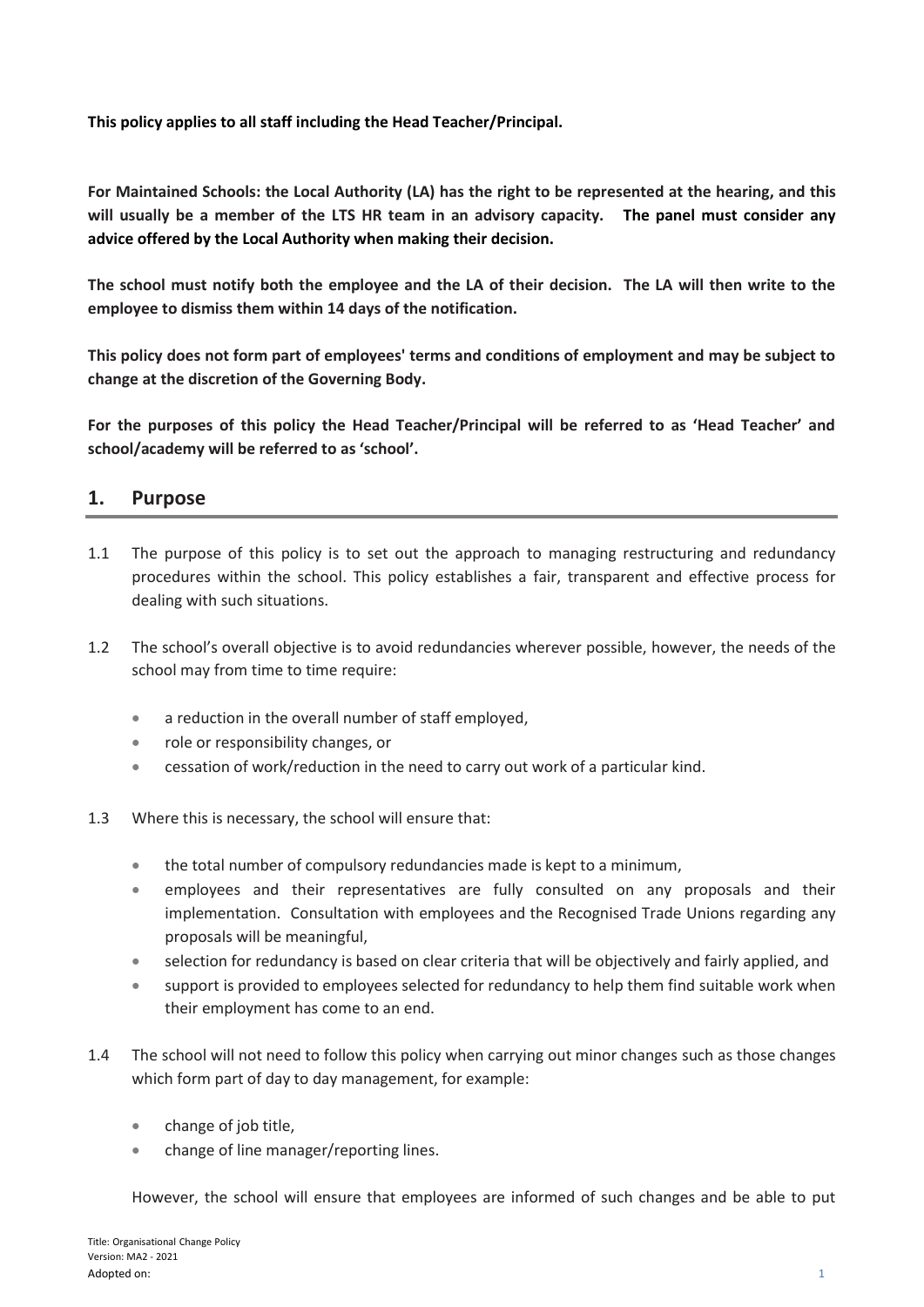forward their views regarding these changes.

# **2. Governors' Decision to Implement Restructuring/Redundancy**

- 2.1 Once the Governing Body have delegated the management of the process to the Lead Person it is important that, from this point forward, the Governors are not involved in the restructuring/redundancy process. This is to ensure that they remain independent from the process until a point when they may be required to be part of a selection process/redundancy hearing or appeal hearing.
- 2.2 In some cases, it is recognised that a Governor may work alongside the Head teacher on day to day matters regarding the restructure. In these circumstances Governors must ensure that they remain independent from the redundancy/appeal panel.

# **3. Avoiding or Minimising Redundancies**

- 3.1 The school is committed to minimising the number of compulsory redundancies and therefore the following measures/alternatives will be fully explored and used when appropriate:
	- Deletion of vacant posts
	- Restriction or suspension of recruitment
	- Recruiting to fixed term contracts
	- Cessation or reduction of overtime
	- Cessation or reduction of casual contracts
	- Voluntary reduction in hours (individually or collectively)
	- Voluntary redundancy
	- Redeployment opportunities within the school

This list is not exhaustive and all measures will be considered.

# **4. Consultation & Communication**

- 4.1 Where the school is proposing to make fewer than 20 employees redundant, the lead person(s) will communicate with the affected employees and the representatives of the recognised Teacher Trade Unions/Professional Associations and Support Staff Trade Unions at the earliest opportunity - this may initially take place prior to formal consultation regarding staffing restructurings/reductions.
- 4.2 Consultation will include all employees who are not in school during the consultation period, including those on periods of absence, including maternity, adoption, shared parental leave or other long-term absence or those who are on a career break.
- 4.3 There is no specified statutory minimum period for consultation where it is proposed to dismiss 1-19 employees; however, the school will seek to agree with affected employees and the representatives of the recognised Trade Unions/Professional Associations a consultation period appropriate to the changes being proposed.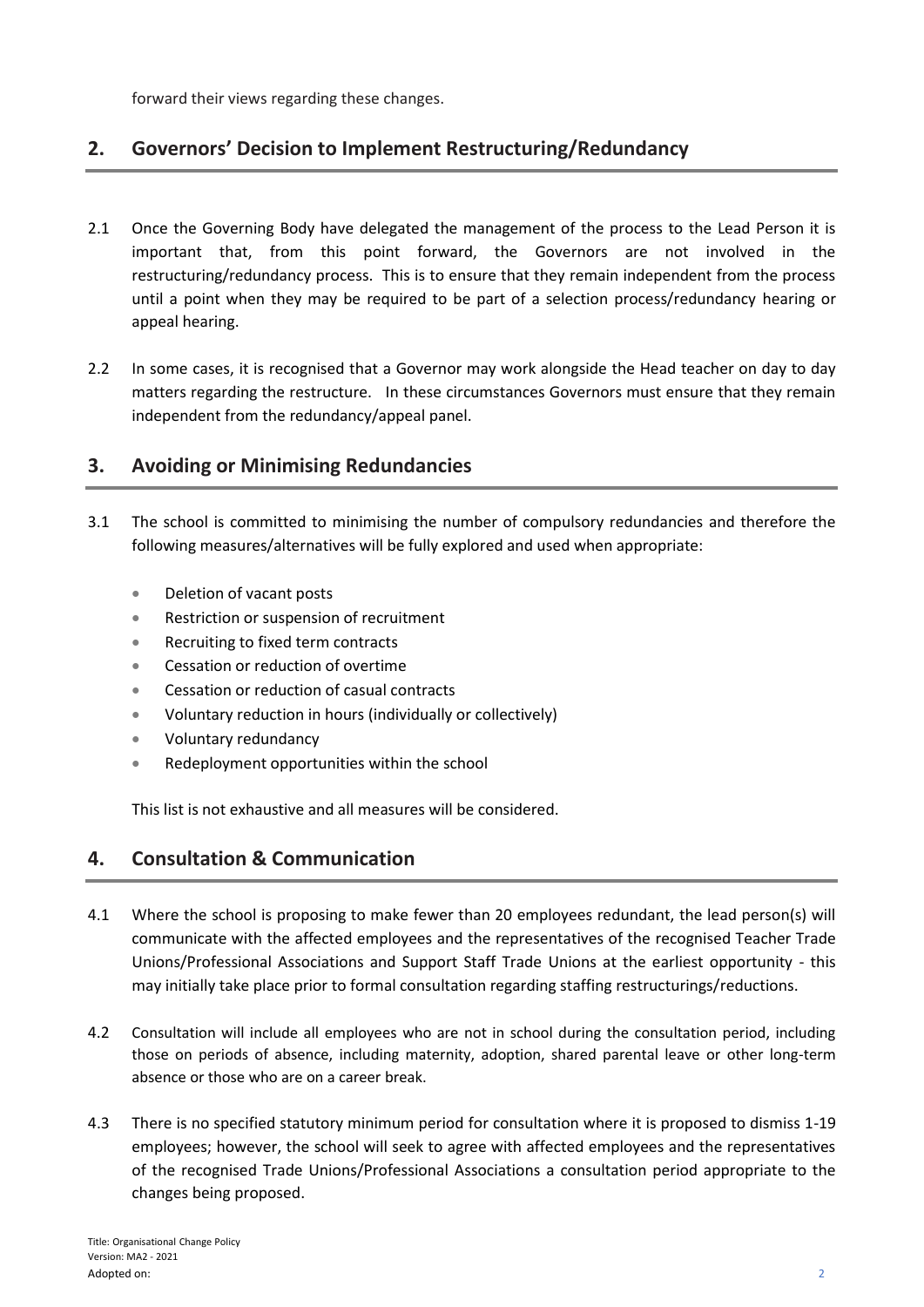- 4.4 For proposals to make 20 99 employees redundant, a consultation period of at least 30 calendar days (including weekends but excluding school closures) will be provided.
- 4.5 For proposals to make 100 or more employees redundant, over a period of 90 days or less, at least 45 days' consultation will be required.
- 4.6 The school must notify the Redundancy Payments Service (RPS) before a consultation starts, using the HR1 Form, when they are proposing to make the following redundancies:

| Number of proposed redundancies | When notification to RPS must be given |  |  |  |  |  |  |
|---------------------------------|----------------------------------------|--|--|--|--|--|--|
| 20 to 99                        | 30 days before the first redundancy    |  |  |  |  |  |  |
| 100 or more                     | 45 days before the first redundancy    |  |  |  |  |  |  |

4.7 An action plan will outline the details of all proposals which will be subject to consultation.

# **5. Action Plan**

- 5.1 The action plan will outline the following:
	- a) the reasons for the proposal (including budget figures and projected budget figures)
	- b) the number and details of employees affected by the proposals (e.g. teachers or support staff)
	- c) the number of employees it is proposed to dismiss on grounds of redundancy
	- d) the proposed method of selecting the employees to be dismissed
	- e) the proposed method of carrying out the dismissals, including the period over which they are to take effect
	- f) the proposed method of calculating redundancy payments (see Appendix A)
- 5.2 The formal consultation period will commence once the draft Action Plan is shared with employees.
- 5.3 At the end of the consultation period, all comments, suggestions and where appropriate voluntary options will be thoroughly considered and responded to. Following this, the Action Plan will be finalised by the Lead Person(s), and distributed.
- 5.4 Copies of the final Action Plan, which highlights all the changes made, will then be sent to the employees affected and the Trade Unions.

# **6. Voluntary Redundancy/Reduction of Hours**

- 6.1 In order to minimise the need for compulsory redundancies, the school may consider voluntary requests for redundancy from employees. The decision to grant redundancy is discretionary and will be based on criteria which are clear, fair, non-discriminatory and easily evidenced. These may include:
	- whether there will be sufficient knowledge, capacity and skill base left within the school should the request be approved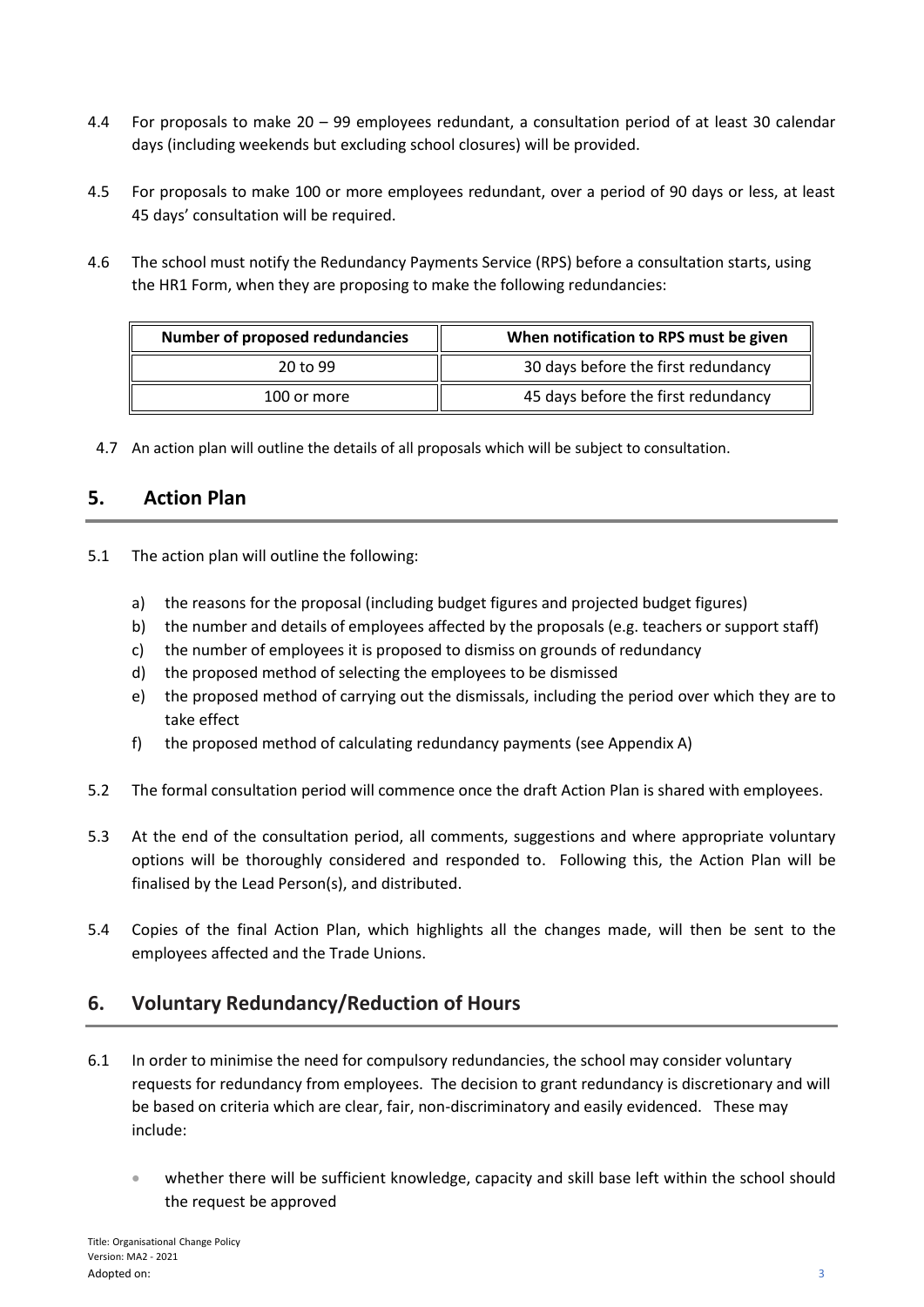- the extent to which agreeing the request will help facilitate the service redesign and required savings
- the cost of agreeing the request.

# **7. Selection**

- 7.1 The criteria and process used in selecting employees for redundancy, loss of hours or for deployment to new or changed posts will depend on the existing circumstances and the particular needs of the school at the time and will be detailed in the action plan. Criteria will be fair, consistent and measurable.
- 7.2 The lead person will meet with Individuals to make them aware of the outcome of the selection process. This meeting is an opportunity to explore and discuss the reasons for the outcome.
- 7.3 Following these meetings, arrangements will be made for those employees selected for compulsory redundancy or loss of hours to attend a redundancy hearing.

# **8. Compulsory Redundancy/Loss of Hours Hearing**

- 8.1 A hearing will be convened to consider compulsory redundancies or loss of hours.
- 8.2 The employee will be given written notification of the hearing and provided with at least 10 working days' notice and advised of their right to be accompanied at the hearing.
- 8.3 Outcomes of the hearing will be confirmed to employee(s) in writing within three working days of the hearing. Individuals will have the right to appeal decisions. All appeals are to be made in accordance with the school's Appeal Policy.
- 8.4 Depending on the circumstances, the school may provide payment in lieu of notice.

# **9. Implementing Other Outcomes**

- 9.1 Voluntary requests and all other changes to posts (e.g. grades, hours, new posts) which have been accepted will be confirmed in writing and where appropriate new contracts or variations to contracts issued.
- 9.2 In all cases, employees will also be afforded the right of appeal, except where an application for a voluntary option has been declined.

# **10. Redeployment**

- 10.1 Efforts will be made within the school to redeploy staff selected for redundancy into suitable alternative posts within the school, for which they are suitably qualified/experienced, following an appropriate selection process. Whether a job is suitable depends on:
	- how similar the work is to the current job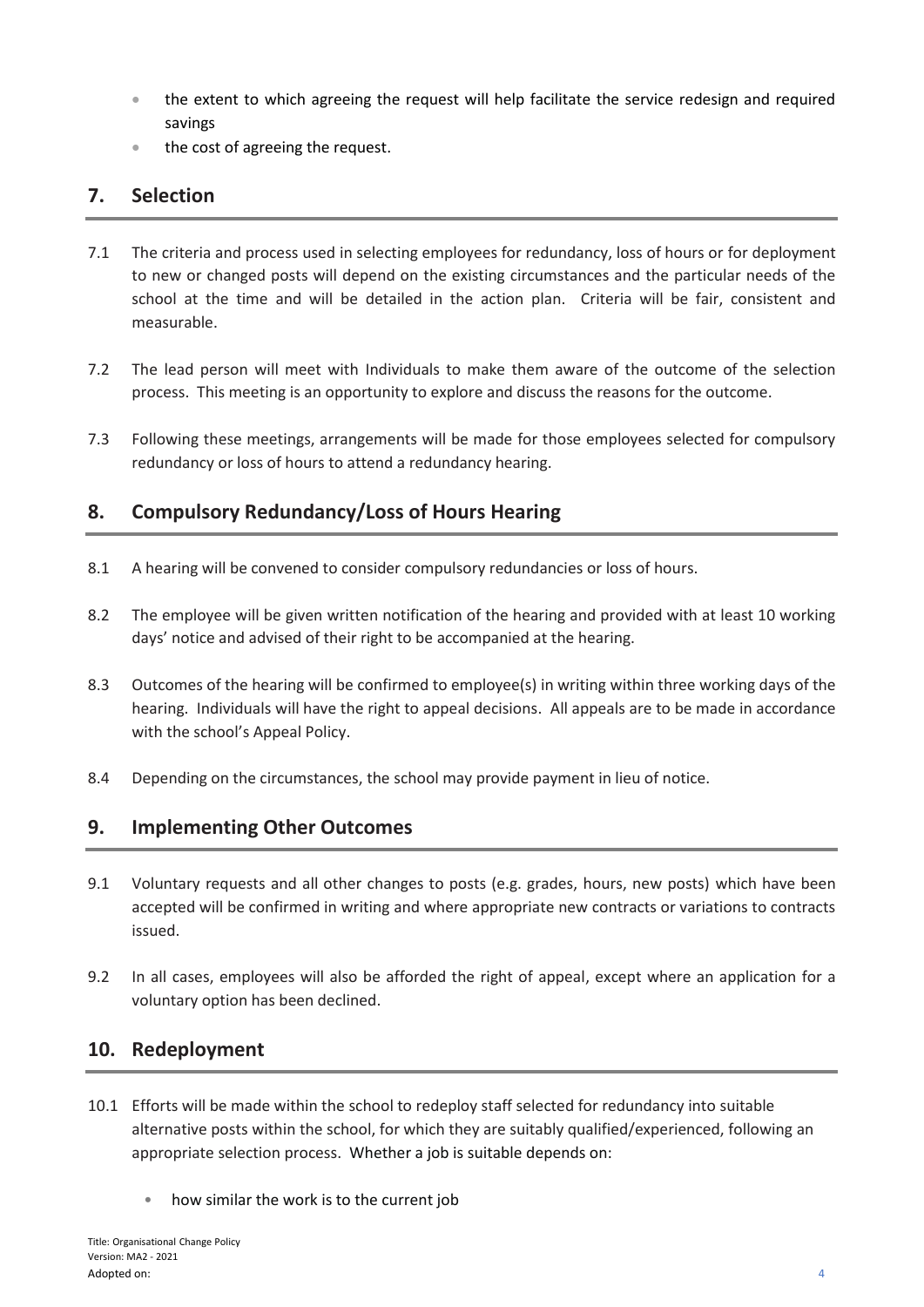- the terms of the job being offered
- the skills, abilities and circumstances in relation to the job
- the pay (including benefits), status, hours and location

Priority for vacant posts will be given, wherever possible, to employees under threat of redundancy.

10.2 There is no requirement for a school to create a job specifically for the purpose outlined above. However, employees will be considered for any appropriate vacancy where it is felt their skills and experience may be transferable, whilst they are working their notice period.

#### 10.3 **Withholding a redundancy payment**

No redundancy payment will be made if, in the view of the Governors, an employee unreasonably refuses an offer of suitable alternative employment, including declining confirmation in post or unreasonably terminating a trial period following redeployment.

# **11. Time Off to Arrange Training or Seek Alternative Employment**

11.1 Employees who are selected for compulsory redundancy will be granted reasonable time off work with pay during their notice period to look for new employment or to make arrangements for training for future employment.

# **12. Other Considerations**

#### 12.1 **Maternity, adoption, shared parental leave**

Employees on Maternity, adoption, shared parental leave will have some preferential treatment and protection from redundancy.

12.2 If a redundancy situation arises while an employee is on maternity, adoption or shared parental leave, they will be offered any suitable alternative vacancy if one is available, and will be given priority over and above any another employee who is also at risk of redundancy but not on such leave. This preferential treatment **only** applies where the employee on maternity/adoption/shared parental leave has been issued with their formal redundancy notice, **or** where the employee's post is proposed to be deleted the individual will be entitled to preferential treatment from the outset.

#### 12.3 **Job Evaluation - New Posts (Support Staff Only)**

Employees who have issues or concerns regarding the grade of a new post will need to raise their concerns with the Lead Person(s) part of the formal consultation process.

#### 12.4 **Secondments/Acting Up**

Employees, who are on secondment/acting up, will be considered in their substantive post, irrespective of the period of time on secondment/acting up.

# **13. Compensation Payments, Pensions & Safeguarding**

The Restriction of Public Sector Exit Payments Regulations 2020 apply to all exit payments, including payments made in respect of redundancy. Therefore, any payments made as a result of the school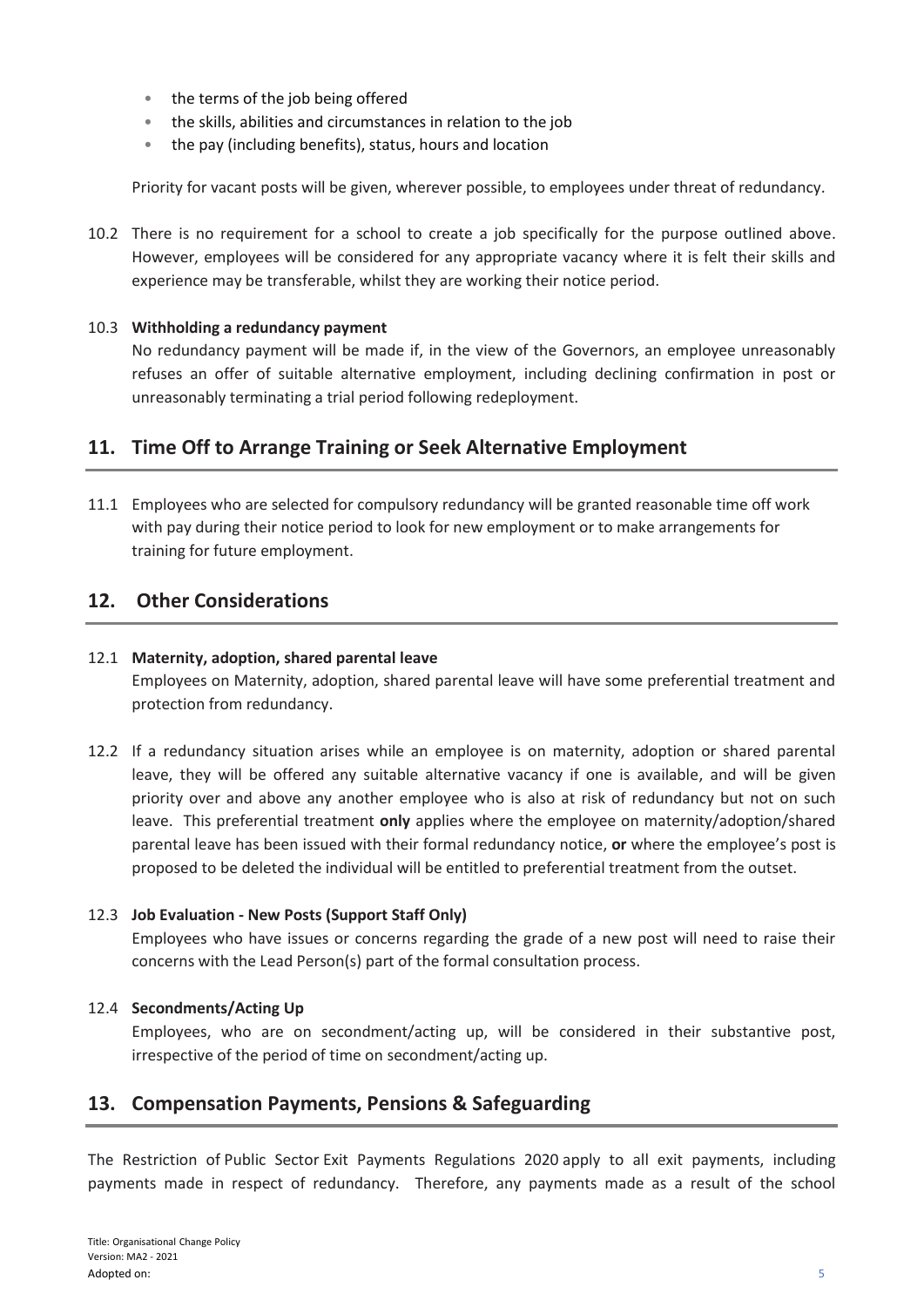undergoing an organisational change process will be subject to the £95,000 cap and must not exceed this amount, unless there are extremely exceptional circumstances.

- 13.1 Employees may be entitled to redundancy compensation if they have been continuously employed for at least 2 years and calculations will be based on age, length of service and salary at the point of redundancy.
- 13.2 In accordance with The Redundancy Payments (Local Government) (Continuity of Employment in Local Government, etc.) (Modification) Order 1999, an employee who accepts any employment with organisation that falls under the Redundancy Modification Order (including other Local Authorities and other schools/Academies within Leicestershire) before the date of redundancy, with the new job starting within 4 weeks of the date of redundancy, will have their **continuity of service preserved and as a result will lose the right to receive a redundancy payment.**

#### **Teaching Staff:**

Calculation of redundancy pay is based on actual salary.

#### **Voluntary Redundancy**

Under 55 – Redundancy Payment

Over 55 – Redundancy Payment, Lump Sum, Early Pension Release (without actuarial reduction to benefits)

#### **Compulsory Redundancy**

Under 55 – Redundancy Payment

Over 55 – Redundancy Payment Lump Sum, Early Pension Release (without actuarial reduction to benefits)

#### **Support Staff**

- 13.3 Voluntary and compulsory redundancy for all support staff warrants the same level of redundancy compensation.
- 13.4 Employees in the Local Government Pension Scheme aged under 55 with at least 2 years' pension membership will have their pension benefits deferred/frozen in the pension fund.
- 13.5 Employees in the Local Government Pension Scheme aged 55 and over will receive immediate payment of pension benefits with no further reduction (e.g. they will receive monies equivalent to their pension payments made up to the point of redundancy) (subject to a minimum of three months' scheme membership).

#### 13.6 **Pay protection (Support Staff only)**

If an employee is redeployed into a job one grade below their current grade, salary will be protected on a red-circled basis (e.g. frozen – no incremental progression or pay awards) for one year or until the maximum salary for the new job becomes higher than the frozen salary, whichever is the earlier. Where the new job is more than one grade below the employee's current grade, the employee's salary will reduce to the maximum of the grade one grade above that of the new job and be redcircled as above.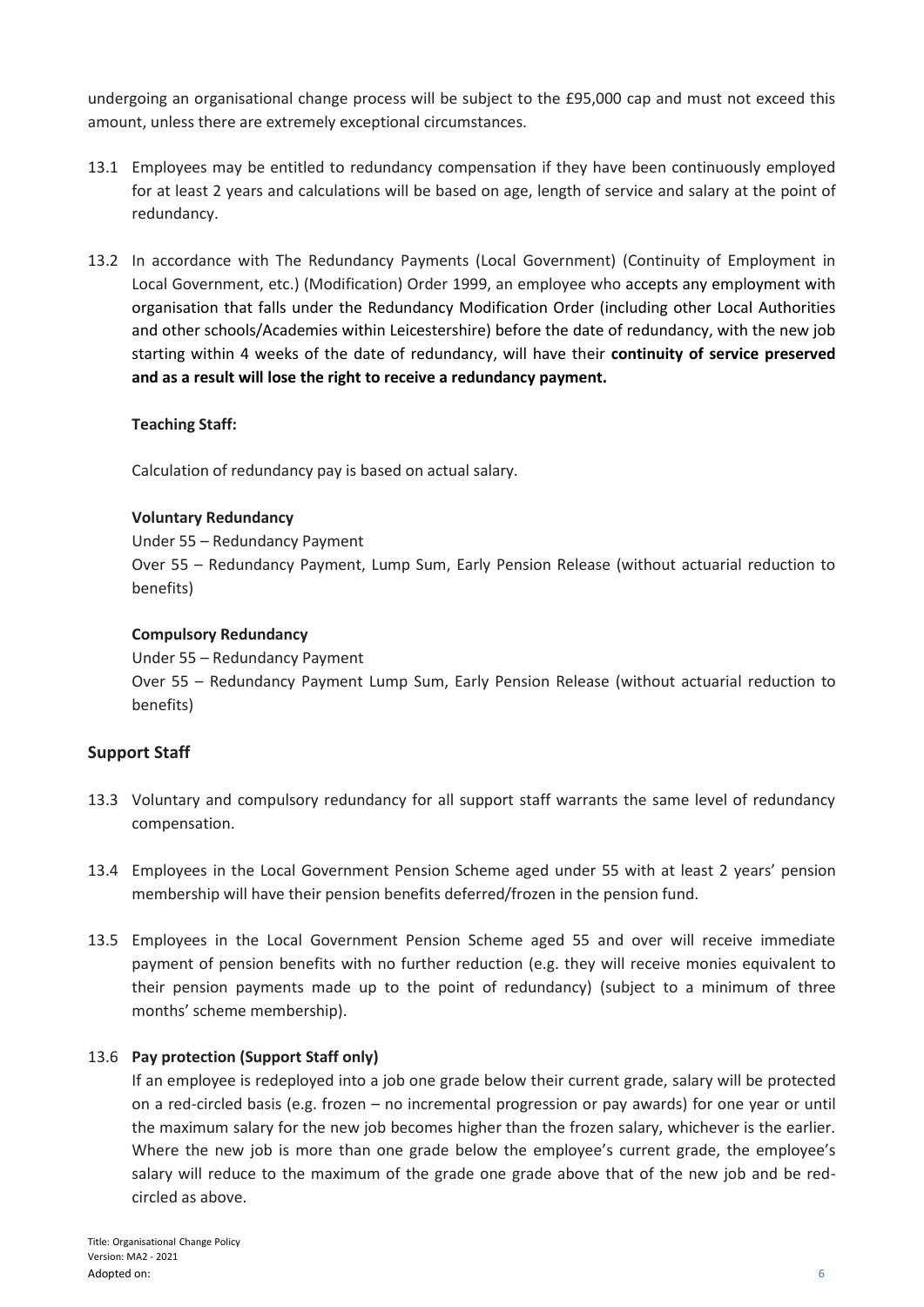#### 13.7 **Deletion in hours: Compensation payment**

Where an employee has their working hours compulsorily reduced, they will receive a compensation payment on the basis of a redundancy payment pro rata to the number of hours lost - the payment will be subject to tax and National Insurance contributions.

- 13.8 Where, during a restructuring, an employee is appointed to a post in the new structure at a lower grade and their hours of work have also been compulsorily reduced, they will be entitled to receive pay protection based on their new hours of work and a compensation payment for the reduction in hours based on the higher graded post salary.
- 13.9 Where, during a restructuring, an employee chooses to apply for a post in the new structure, which comprises of fewer hours or is a lower grade than their previous post, there will be no entitlement to a compensation payment or pay protection.
- 13.10 **Voluntary reduction in hours by an employee or a number of employees: Compensation payment** An employee, or a number of employees, may agree to reduce their hours, in order to avoid a redundancy or to avoid a need to compulsorily delete hours. When considering requests, the lead person(s) will ensure that the proposal avoids the need for one or more redundancies or avoids the need to compulsorily delete hours and that the request is in line with the needs of the school, which includes the retention of key skills.
- 13.11 If the request is agreed the employee(s) concerned will receive compensation on the basis of a redundancy payment pro rata to the number of hours lost (provided they have at least 2 years continuous Local Government service). As the employee(s) is not redundant the payment will be taxable.

#### 13.11 **Flexible Retirement (Support Staff only)**

Employees who receive a compensation payment will not be granted Flexible Retirement in relation to the reduction in hours. Pay protection will not apply where Flexible Retirement has been agreed.

13.12 A member of the Local Government Pension Scheme aged 55 and over who is redeployed to a lower graded job, may request release of their pension (Please refer to the terms of the Local Government Pension Scheme). It is important to note that if there is a cost to the school, then the request may be declined.